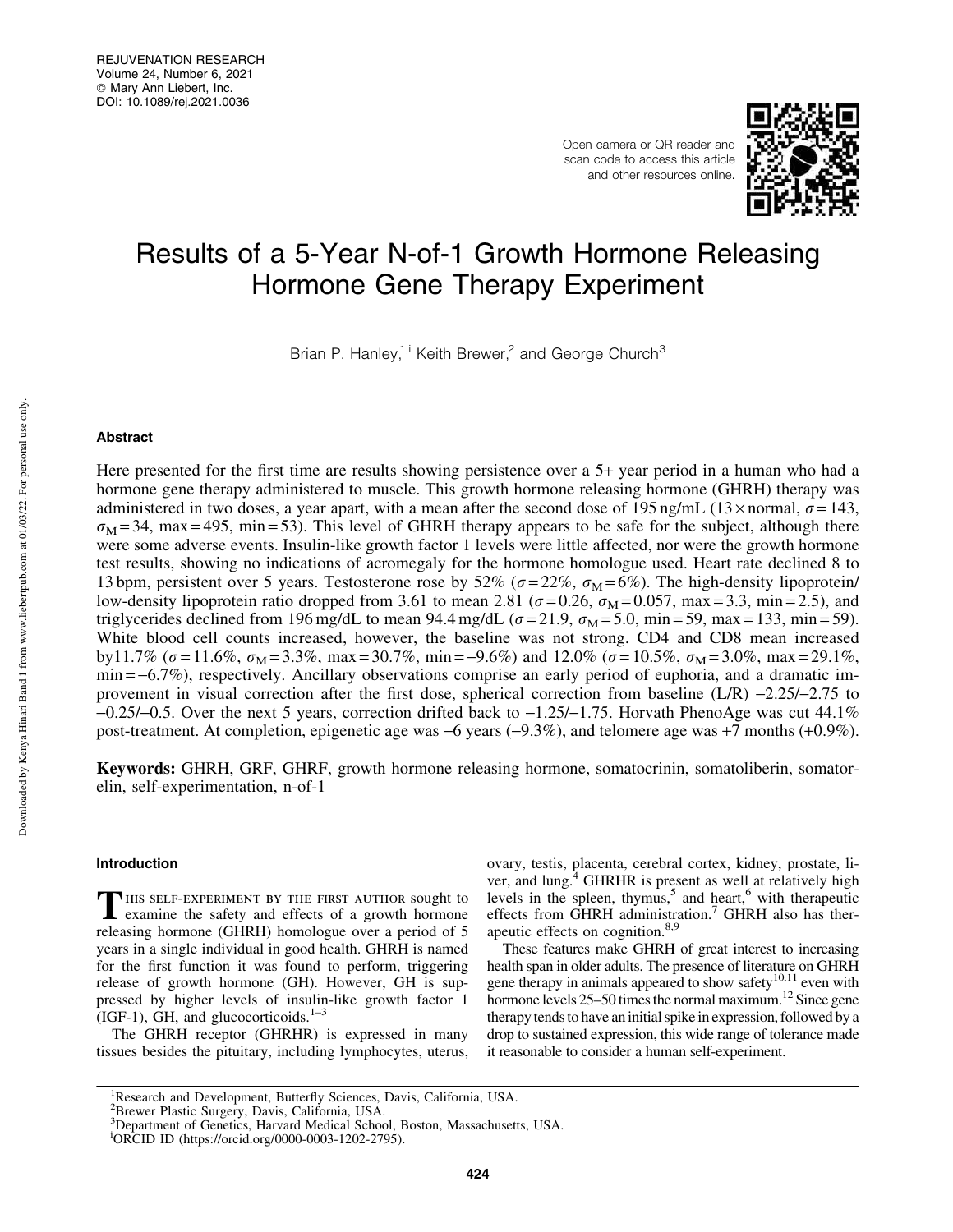#### N-of-1 self-experiment: limitations and value

A limitation is that an N-of-1 experiment lacks statistical power. However, medicine was built on case reports, and because physiology is largely similar, many results tend to be upheld, with exceptions for certain areas such as cancer treatment and for detecting outlier adverse effects. Adverse events and positive findings are subject to confirmation, and we cannot be certain that any specific finding will be repeatable. That said, the authors do not find it is credible to ascribe the effects described to placebo.

## Ethics and self-experimentation

Two of the authors examined the ethics and regulation of self-experiments intensively, culminating in a journal publication.<sup>13</sup> There are 14 Nobel Prizes awarded to selfexperimenting scientists, with 7 Nobel Prizes in the area of their self-experiment, and no ethical obstructions to selfexperimentations. There are 473 documented selfexperiments, 48 of them since 1975, with multiples of this number estimated. This study was entirely defined and developed by the first author, who provided training and oversight to the surgeon. Others discussed markers, how to best follow the subject, and effects.

# Methods

## Protocol

Injection locations were marked, and the largest practical bore (22 gauge) was used to minimize DNA shearing during injection. Smooth injection was performed with the aid of a jig for precision bolus placement in the electrical field between electrodes. The injection needle was fully withdrawn before electroporation (100 V, 5 cycles of 50 ms, 1 second between cycles). Time between withdrawal of the syringe needle and electroporation was kept to the minimum. Two identical injections were done symmetrically, one in each thigh, and marked with a tattoo.

For the first set of injections in 2014, there was no anesthetic, nor site chilling. For the second, anesthetic and icing were performed. Xanax (1 mg) was administered 1 hour before second injections, however, this was unnecessary. Lidocaine (1%) was injected per site, 1 cc intradermal and 2 cc intramuscular, to prevent activation of the muscle. Sites were chilled for 10 minutes with an ice pack. Residue in vials was sent out for confirmation sequencing.

### Plasmid

The expressed peptide is a 31 aa sequence: MHVDAIFT NSYRKVLAQLSARKLLQDILNRQ, under control of a myosin promoter instead of a constitutive promoter. The myosin promoter couples expression of the gene product to exercise/repair inoculated muscle. The myosin promoter is also a safeguard against the possibility of cancer. While cancer has not been reported in literature for bare DNA gene therapy, it is a theoretical possibility, dependent on a promoter splicing into the chromosome. Plasmid was preserved by lyophilizing with a 20:1 ratio of pharmaceutical sucrose and storing at  $-20^{\circ}$ C.

#### Doses

Bare DNA in phosphate-buffered saline (PBS).

Dose 1: 2.5E-14 mol divided into two injections delivered in  $500 \mu L$  of PBS. Dose 2:  $5.0E-14 \text{ mol}$  divided into two injections with the same media.

## Assays and markers

A broad-spectrum blood profile monitoring, testosterone, inflammatory markers, acromegaly markers, lipid panel, liver/kidney metabolic panel, and complete blood count (CBC) lymphocyte differential, was used at regular intervals in addition to tests for GHRH (Appendix Table A1).

Quest Diagnostics performed routine blood work with a few exceptions. Preliminary blood work came from a health care provider. The majority of GHRH assays were performed by the laboratory of George Church at Harvard, with the balance at Butterfly Sciences, using a GHRH ELISA inhibition assay [GRF (human) EIA; Cat No. S-1172.0001; Peninsula Laboratories International, San Carlos, CA/BMA Biomedicals, Augst, Switzerland]. The protease inhibitor used in serum for some of the GHRH assays is aprotinin (VWR International, Radnor, PA).

Telomere testing was provided by Cell Science Systems, Deerfield Beach, FL. Epigenetic age testing was provided by EpiAging USA, Brick, NJ.

A certified clinical research professional (CCRP) followed the subject and was kept informed of all the developments. The CCRP and a representative from the Church laboratory observed the second inoculations. The first inoculations were observed by a coauthor. A postdoc from the Church laboratory accompanied the subject to obtain a blood draw and took immediate custody of the sample.

## **Ethics**

As a self-experiment this study was exempt, however, an IRB was obtained, IRCM-2016-093.

# **Results**

#### Subjective first-person overview

A self-experiment provides for more than an objective observation of the experiment. The subjective experience can also inform us, allowing observations that could be missed. This experiment generated a number of such, and a third person will be dispensed with for this section.

The first inoculation was traumatic, causing strong activation of the quadriceps, and an electrical shock sensation. Inoculation sites on both legs felt ''hit with a hammer.'' Modifications made the second inoculation go smoothly. This is ascribed to two things. Without tetany of muscle cells near the electroporation site, there was no trauma to the muscle from that cause. Also, chilling prevented tissue heating.

I was surprised (because I believed that this dose would be too low to be perceptible) that in the first half-hour, I felt a tingling sensation that I had never experienced. I speculate that this was due to rapid stimulation of gonadotropin release, and the rise in testosterone level fits this idea. The first inoculations were primarily intended as a live test of the protocol. Low dose was serendipitous, as I well may have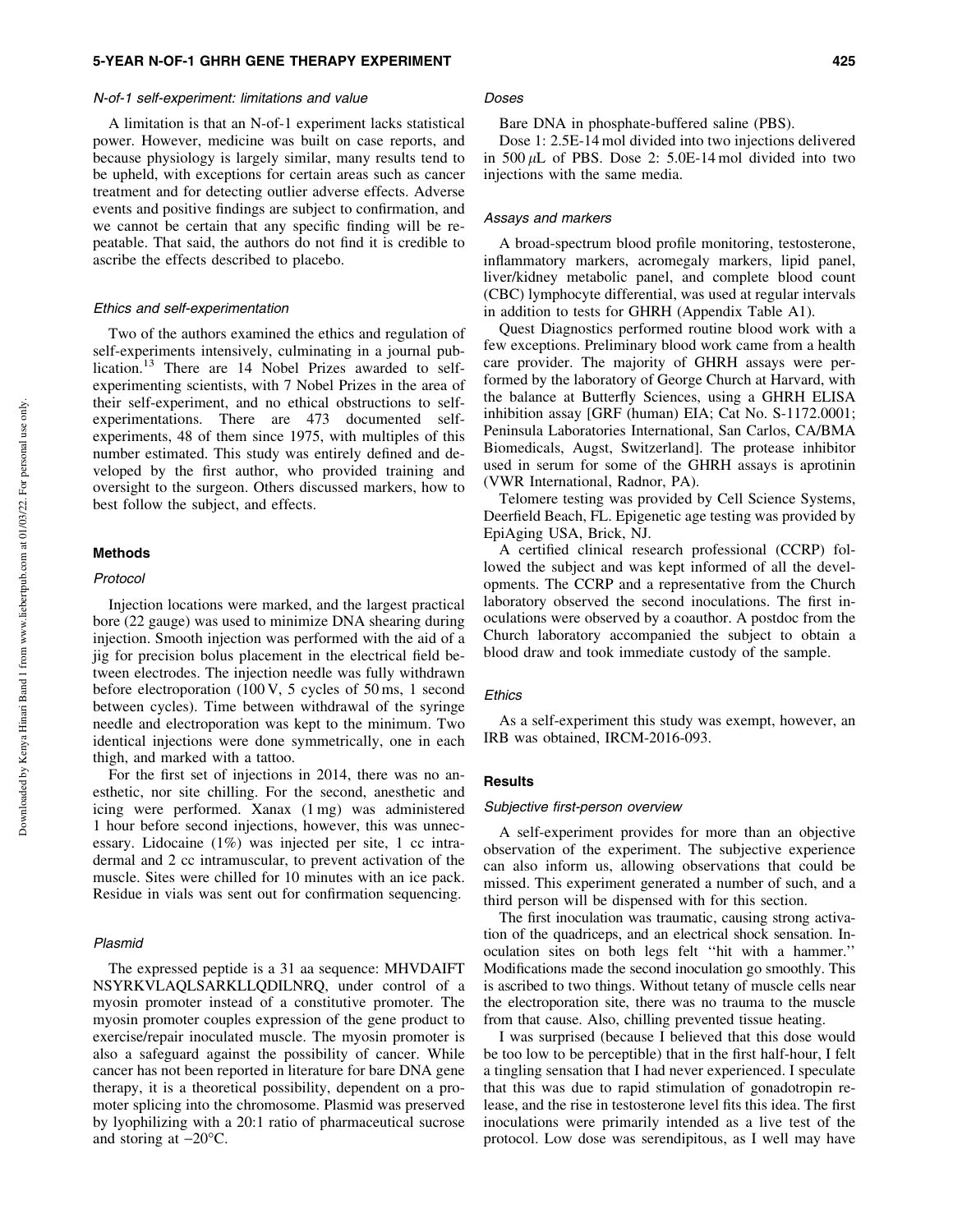canceled the experiment and removed the site if the euphoria had continued to increase.

Over the first several days I felt better and better—my legs and whole body felt lively when going cycling, and I wondered if this could plausibly be a placebo effect. This liveliness then went over the edge into euphoria that was so strong I did not care enough to bother putting my foot down as I fell over on my bicycle due to moving too slowly. I think this suggests that GHRH, through receptors in the central nervous system, has an upregulating effect on a range of neurotransmitter receptors in the receptorome.

A curious effect on muscles occurred in the first week that I suspect is connected to later developments. During arm weight work, a sensation occurred as if miniscule spots at or near the attachments of upper body muscles were popping. This slight stinging sensation was so distributed, and so tiny for each of the countless locations, that it didn't bother me enough to stop. Later, I had old soft tissue injuries recur, a second lumbar disc herniation, then a new shoulder injury. This shoulder injury occurred on a relatively light body weight rep after a maximal weight effort competing with young men in their mid-20s. The injury was not a full tear.

However, there was an unusual event that suggests something more. I had a motorcycle accident at 18, which left me with a gouge in my right kneecap and a lump of collagen/scar  $\sim 0.6$  cm thick  $\times$  1 cm  $\times$  2.5 cm. This lump spontaneously came loose and slipped down under my skin. It was absorbed in a 3-week period.

The first hypothesis about these injuries is that higher exercise tolerance drove my body beyond its current limits. The second hypothesis is based on speculating what saturation levels of this hormone might do to a senescent cell. It may be that senescent cells respond and create weaker tissue, or undergo apoptosis in doing so. A third hypothesis is that there may be an expression level of GHRH that corresponds to childhood, perhaps very young childhood, and triggers some neotenous cell growth pattern.

Because of concerns about further soft tissue effects, in July of 2019, I decided on a course of senolytics (dasatinib 400 mg and quercetin 4 g per day for 5 days) repeated 2 months later. Since then, there have been no new events.

A cycling crash (over 20 mph) shortly after the second course of senolytics resulted in a mild concussion, and no other injuries, despite hitting so hard, that immediately afterward I was sure I had multiple broken bones. I have had cycling accidents in the past, breaking both wrists, a collarbone, etc. This crash was like having an accident in my 20s. As I sprinted to avoid a speeding car, I put too much focus on the car that stopped half-way across the intersection with squealing tires, and caught a pedal on the pillar in the middle of the bike path entrance.

The mental effects were pleasant after the first inoculation and largely so after the second. However, the second inoculation also included disturbing effects. My physiological responses to the world around me changed completely. This isn't a mental thing, it's in the body, what the Japanese call the Hara. It became apparent that my identity foundation is integral with this. I talked with a psychiatrist, and did meditative exercises intentionally embracing and accepting who I was now. This was difficult, including what most would call nightmares. My unconscious operated like a child's, piecing metaphors together to understand what I had done. I didn't feel afraid, I felt unmoored, wondering why I felt no fear. This was probably a dose effect.

An effect I didn't expect and still remains is that I feel I felt rejuvenated after doing leg work. This isn't a minor effect. I consistently go in tired and by the end of my workout feel like doing it again. This begins to dissipate 2–3 hours later, and I suspect it is a direct effect of GHRH production triggered by use of the affected muscles. This also signals that upregulation of the myosin gene happens within 20–30 minutes of heavy exercise stimulation.

Sleep improved dramatically, becoming like a teens sleep for a couple of months after first inoculation. This faded, in part, probably from stress, but overall sleep improved. Since 2 months after second inoculation I wake up so hungry I cannot sleep. Eating a sizeable (800–1000 calories) meal before bed can sometimes get me through 6 hours. However, I should note that my normal exercise schedule is 6–7 days a week, 1– 2.5 hours per weekday session and up to 5 hours on weekends.

The GHRH graph shows impressive expression for more than 5 years, the first finding of such long-term expression. After 5 and ½ years, this level of long-term expression does appear to be reasonably safe.

# Baseline physical condition

Baseline physical condition for the subject was generally good, with old injuries and a few years of nagging joint pains. The subject was fairly athletic for most of his life, engaging in running, hiking, swimming, bicycling, high intensity interval training, yoga, and gymnastics. At the time of the first inoculation, the subject would cycle for an hour 2 days per week, lift weights 3 days per week for 2–3 hours, and cycle 30–60 miles 1 day per week with a friend. Weight was 74.5 kg, height 1.753 m, body mass index 25, with 16% body fat.

The most significant preexisting injury was an L4-L5 disc herniation that required a laminectomy microdiscectomy in 2001 (14 years prior) after paralysis developed. The prognosis was that continuation of degenerative disc disease would probably affect other discs. In addition, both shoulders and both knees had been injured in gymnastics and running. The left elbow had dislocated  $180^\circ$ , a tear had occurred in the upper midback, and miscellaneous sprains to shoulders and ankles. The right shoulder was broken into five major pieces in a cycling accident followed a year later by surgery to regain full mobility. Other minor injuries such as broken wrists had also occurred in the previous 20.

## Events: adverse, favorable, and neutral

Of the three grade 3 events out of the 25 events in this study, 2 are injuries that are possibly related to the therapy, the other is unrelated. There are three possibly related grade 2 events, and the other four events are related to the therapy. Of the grade 1 events, 4 are possibly related, and 7 related to the treatments (Fig. 1, Table 1).

## Positive observations

Horvath PhenoAge, telomere, and epigenetic age. The Horvath PhenoAge equation was scaled to synchronize to baseline as a measure of aging.<sup>14</sup> This was done as a more conservative way to interpret results. The scaled results (Fig. 2) suggest a mean decrease of 28.6 years  $(-44.1\%)$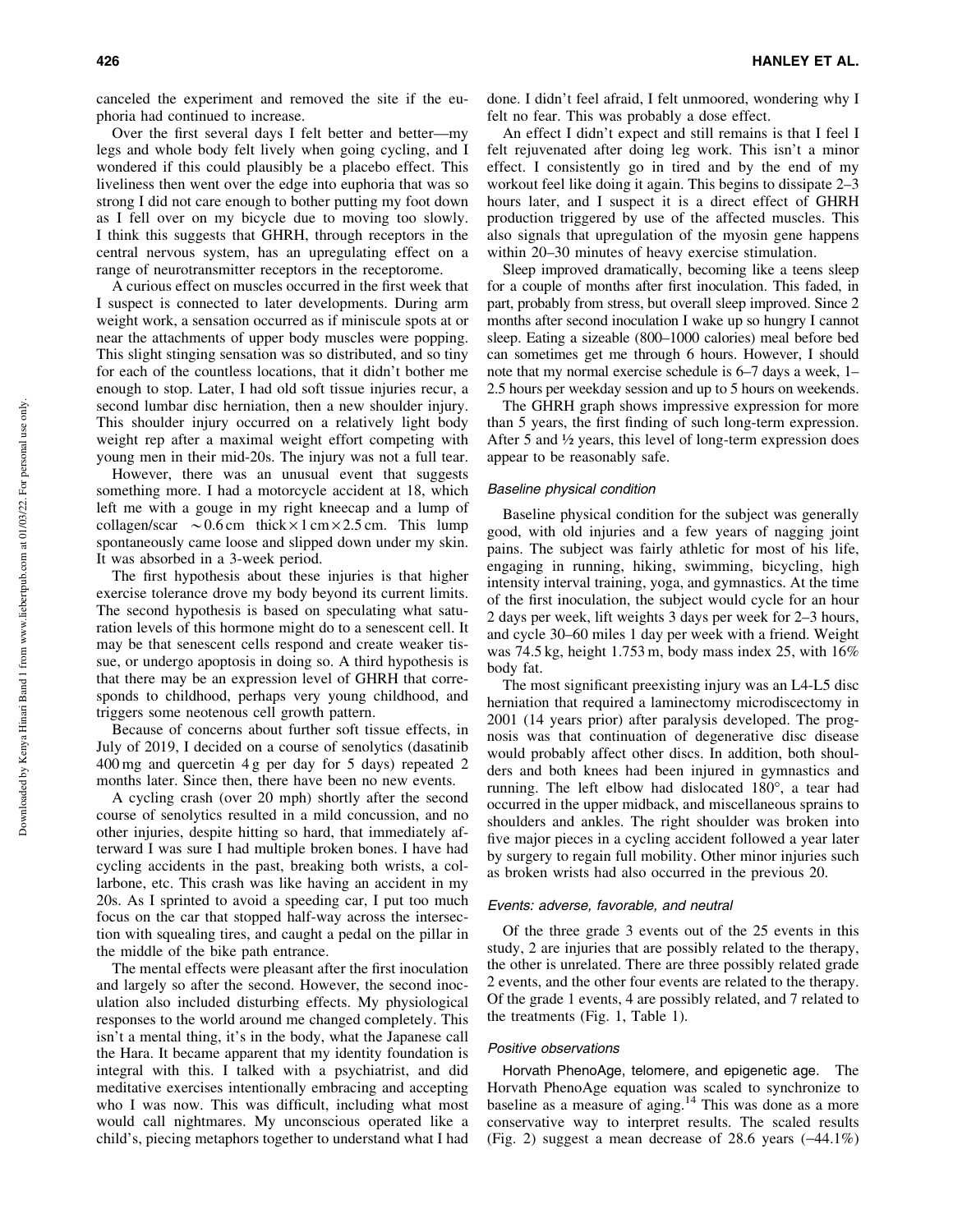

FIG. 1. (Upper) Time line—Tall black bars are gene therapy inoculations ( July 5, 2015, and June 4, 2016), short gray bars are blood draws. Midsize black bars are senolytics ( July 25, 2019, and September 20, 2019). (Lower) Adverse, favorable and neutral events by date. Grade 0 is favorable/neutral. Grade 1—mild, grade 2—moderate, grade 3—temporarily disabling. Gray-horizontal stripe = favorable, light gray = neutral, black = adverse. Horizontal lines indicate ongoing event. Black vertical bars are inoculation dates, and blue vertical bars are senolytic dates. One grade 2 event began as adverse concern, but resolved as favorable. Color images are available online.

from baseline for this therapy. The drop at the end is probably due to lifting dietary change restrictions. Unscaled Horvath PhenoAge baseline was 26.9 years; post-treatment mean = 15.0 years ( $\sigma$  = 0.86,  $\sigma_{\rm M}$  = 0.23).

At the end of the study, telomere age (Cell Science Systems, Deerfield Beach, FL) was 65, well within one

standard deviation of normal. Epigenetic age (EpiAging USA, Brick, NJ) was tested at 58. Calendar age was 64.

Euphoria. The subject reported being euphoric after the first inoculation, a feeling of ''more intense reality'' with joyful/blissful body feelings. One adviser to the study was



FIG. 2. Age measures—Solid line shows predicted PhenoAge of subject for duration of the study. Black dots show scaled PhenoAge-calculated results. Dashed line is mean post-treatment scaled PhenoAge 32 years ( $\sigma = 1.84$ ,  $\sigma_M = 0.49$ ). Tall vertical bars are gene therapy inoculations. Short vertical bars are senolytics. Color images are available online.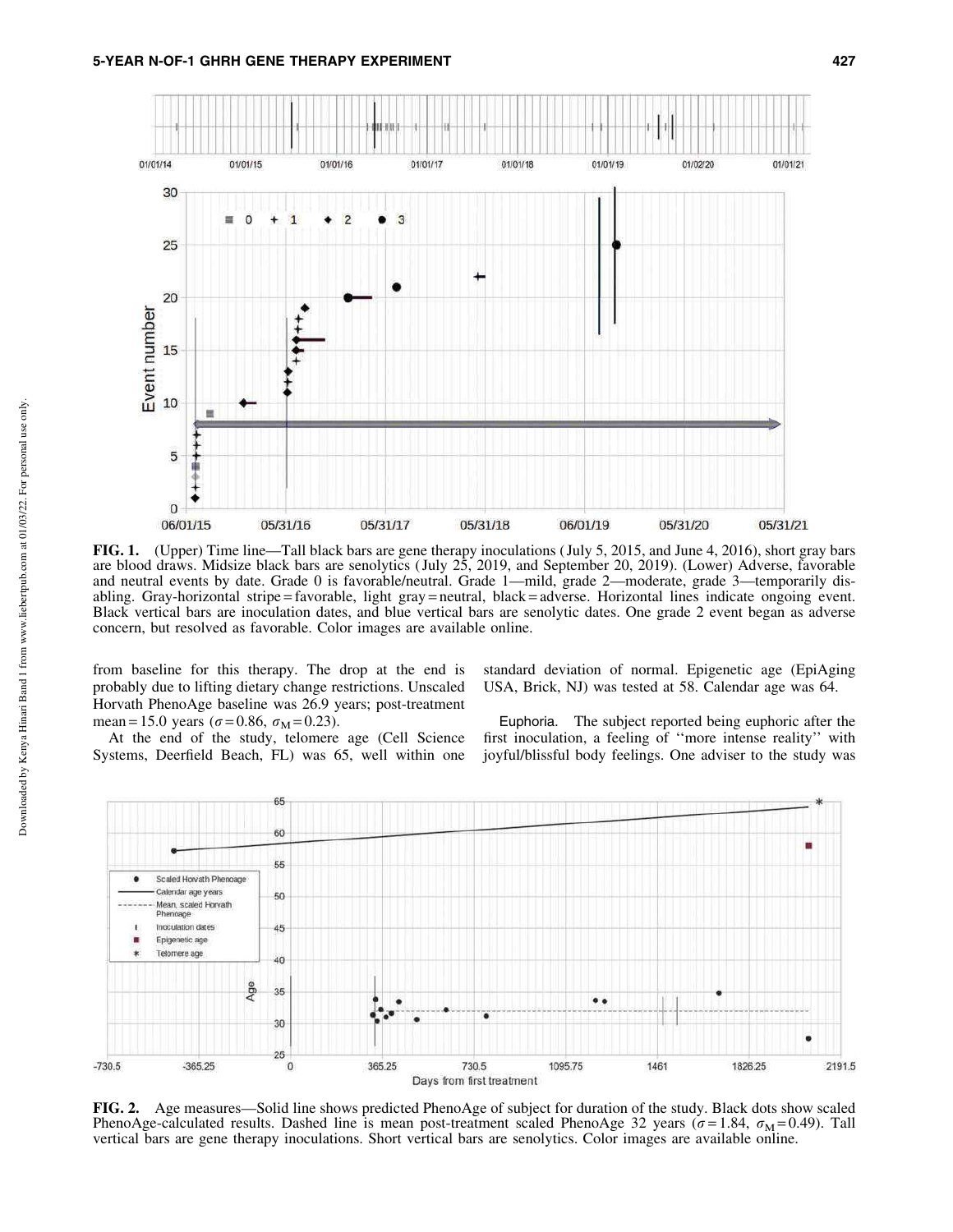quite concerned, being of the opinion that euphoria was probably signaling pathology, and so, it was logged as a mild grade 1 adverse event. The subject did not think it was pathological, nor adverse.

The second inoculation did not result in a repeat of euphoria. However, 2 days before the second treatment, a severe emotional stressor began that continued for a year. This suggests that the euphoria may be situational and required relaxed circumstances to appear.

Faster healing. Subject reported faster healing of sports injuries. A chronic shoulder injury resolved almost entirely after the first inoculation. When the subject incurred a new injury to this same shoulder at the end of December of 2015, he reported that he was doing full-weight pull-ups 4 weeks later, although the shoulder still had some pain for a few more weeks. Mid-August of 2016, an upper back injury occurred from weighted dips with 100 lbs (45.45 kg), double his usual. A previous injury to the same spot that occurred 5 years prior required almost a year to heal. This injury resolved within a month.

Apparent resolution of arthritic ankle and multiple locations of tendonitis. Low-grade arthritic left ankle pain of several years standing could flare and interfered intermittently with hiking resolved rapidly after the 2015 first treatment. Subject reported sporadic stinging pain in that location starting at the end of the second week after the 2016 second treatment, which resolved within the first month. Subject reported resolution of chronic tendonitis in multiple locations after the 2015 inoculation.

Testosterone up, IGF levels virtually unchanged. Testosterone level is plotted against the 25th to 75th percentile (dashed line) of nonobese men  $(374–605)^{14}$  using a rate of decline of  $1.6\%$  per year<sup>15</sup> (Fig. 3). Baseline testosterone rose from 484 to a high of 846, and settled into the 600–800 range. Total testosterone normal range is 250 to 1100 pg/mL. Some aging physicians consider 500 pg/mL to be the proper normal level, and some target the 700 to 900 ng/mL range.

IGF-1 (not shown) had a minor bump after inoculation to 130–189 ng/mL (mean 152 ng/mL,  $\sigma = 20.1$ ,  $\sigma_M = 6$  ng/mL). Peak of 189 ng/mL occurred on March 15, 2017, and the final three test results were 141, 124, and 134 ng/mL. All IGF-1 test results are well within the 84 to 257 ng/mL normal range for the subject's age.<sup>16</sup> Thus, acromegaly does not appear problematic for this GHRH homologue. Three blood tests for GH were conducted on day 0 (baseline), day 13, and day 27, consisting of a fasting dose of 75 g of glucose, followed 90 minutes later by the blood draw. All three showed GH levels of 0.1 ng/mL or less. No further GH tests were conducted.

Lipid profile improved. After the 2015 first treatment, the low-density lipoprotein (LDL)/high-density lipoprotein (HDL) ratio baseline (3.61) dropped into optimum range, remaining there. Post-treatment, the mean LDL/HDL ratio =  $2.81$ ,  $\sigma = 0.26$ ,  $\sigma_M = 0.057$ . Cholesterol normal range is 125 to 200 mg/dL. From 200 and 239 mg/dL is considered borderline high, with 240 mg/dL as the high boundary. A probably more accurate measure is the LDL/HDL ratio<sup>17</sup> (Fig. 4).

- Subject's triglycerides began in the borderline high range (196 mg/dL), dropping to low or median normal. Post-treatment mean triglycerides =  $94.37$ ,  $\sigma = 21.89$ ,  $\sigma_{\rm M}$  = 5.02.
- Healthy median  $HDL = 50$  mg/dL, high HDL  $\geq 60$  mg/dL, low HDL  $\leq 40$  mg/dL. The entire range of HDL for the subject from 64 to 88 mg/dL is in the highest part of the standard range. Post-treatment mean HDL = 74.43,  $\sigma$  = 7.37,  $\sigma_M$  = 1.69.
- Healthy LDL has no lower limit. The LDL optimum range varies based on whether there is diabetes or heart disease. In the absence of both, LDL of 100 to 129 mg/dL is considered normal, and LDL  $\geq$ 159 exceeds top of range. The subject's LDL baseline was 139, and has varied within a range from 99 to 137 since. After the first inoculation, 9 out of the 11 samples were  $\leq 129$ . Two were in the borderline high range, however, high HDL is considered protective. Posttreatment mean LDL = 112.53,  $\sigma = 11.51$ ,  $\sigma_{\text{M}} = 2.64$ .



FIG. 3. Total testosterone. Tall vertical bars are gene therapy inoculation dates. Short vertical bars are senolytics. Upper and lower solid horizontal lines are total normal range. Dashed lines are 25th and 75th percentiles for subject age (*i.e.*, mean  $\pm$  25%). Free testosterone had a similar graph (not shown). Mean post-treatment 671 pg/mL,  $\sigma$  = 96,  $\sigma$ M = 28. A rise of 53%,  $\sigma = 22\%$ ,  $\sigma M = 6\%$ . Color images are available online.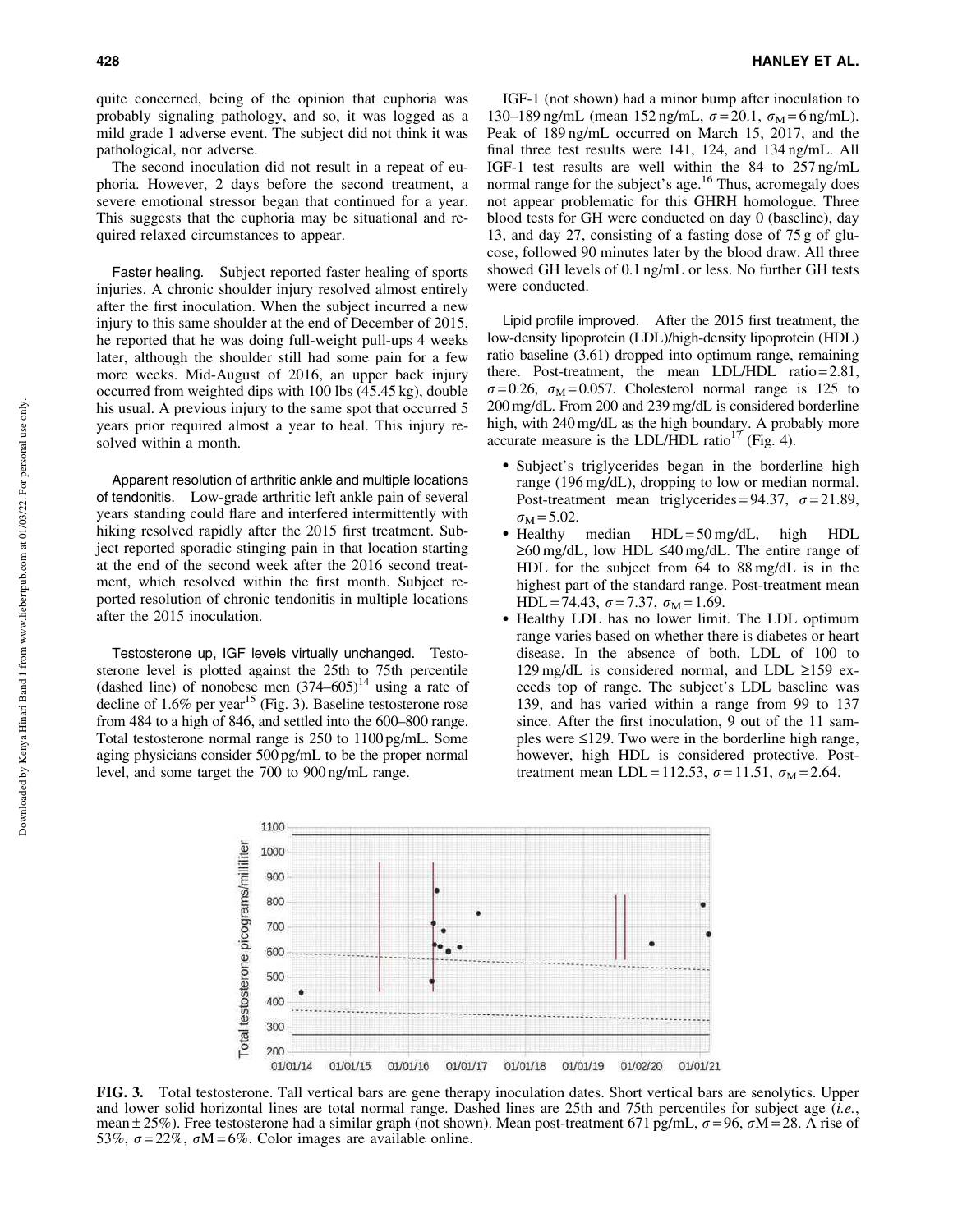

FIG. 4. Lipid profile—Ratios to baseline and values. Efforts were made not to change dietary or exercise patterns throughout the 5-year test. Mostly this was managed, however, the postinoculation sweet tooth period was not possible to completely resist. From the time of the second inoculation, more lipid raising foods (gelato, cheese, eggs) were consumed.

Pulse rate dropped by 8 to 13 bpm. Figure 5 shows pulse as low as 45 bpm in the morning, although most are above 50 bpm. The subject had no history of resting pulse below 60 as an adult.

Blood pressure stable, may have slightly declined. Systolic: AM mean = 114,  $\sigma = 7.47$ ,  $\sigma_M = 0.66$ , max = 129, min = 86; PM mean 116,  $\sigma = 8.27$ ,  $\sigma_M = 0.74$ max = 141, min = 96. Diastolic: AM mean = 68,  $\sigma$  = 4.19,  $\sigma_M = 0.37$ , max = 86, min = 54; PM mean = 66,  $\sigma = 5.44$ ,  $\sigma_{\rm M}$  = 0.49, max = 81, min = 48. Subject reported instances of orthostatic hypotension.

White blood cell counts. White blood cells (WBC, not shown) were monitored as an indicator of possible thymic/immune system function improvement, due to thymic GHRHR. There may be an effect within the high degree of fluctuation versus baseline, and the baseline was weak. WBC mean rose 20.2% ( $\sigma = 10.1\%$ ,  $\sigma_M = 2.8\%$ , max = 37.1%). CD4's mean rose 11.7% ( $\sigma = 11.6\%$ ,  $\sigma_M = 3.3\%$ , max = 30.7%) and CD8's 12.0% ( $\sigma$  = 10.5%,  $\sigma_{\rm M}$  = 3.0%,  $max = 29.1\%$ ).

Visual correction changed. Serendipitously, new prescription was acquired shortly before the first inoculation.

Within a week of treatment, it was impossible to read a street name sign at 25 feet. A second eye examination within 3 weeks of the first showed remarkable improvement (Fig. 6).

GHRH levels increased with good persistence. GHRH levels are dramatic with better than expected persistence (Fig. 7). Normal human range is 7–15 ng/mL. Natural GHRH has a half-life in the bloodstream of roughly 12 minutes. However, the synthetic construct probably has a half-life of hours. Thus, the synthetic homologue overwhelms the normal version. Because the promoter is tied to activation of myosin synthesis, more fluctuation was expected than is visible here. Animal studies have shown a tolerance of similar magnitude over normal with GHRH levels as high as  $500$  ng/mL.<sup>12</sup>

# Discussion

Sans anesthetic, electroporation elicited the remark, ''On a POW that would be a war crime.'' Available literature greatly understated sensations. With lidocaine, there was no discomfort.

Whether this experiment will lead to greater longevity is unknown. GHRH supplementation could lower life span by possibly pushing cells to turn over faster, hitting their



FIG. 5. Resting pulse rate. Vertical bars are inoculation dates. x symbol is PM pulse. + symbol is AM pulse. Mean pretreatment = 70.5,  $\sigma$  = 6.18,  $\sigma_M$  = 1.50. Post-treatment AM mean = 57.27,  $\sigma$  = 5.52,  $\sigma_M$  = 0.48. Post-treatment PM mean = 62.87,  $\sigma$  = 4.74,  $\sigma_M$  = 0.43. Color images are available online.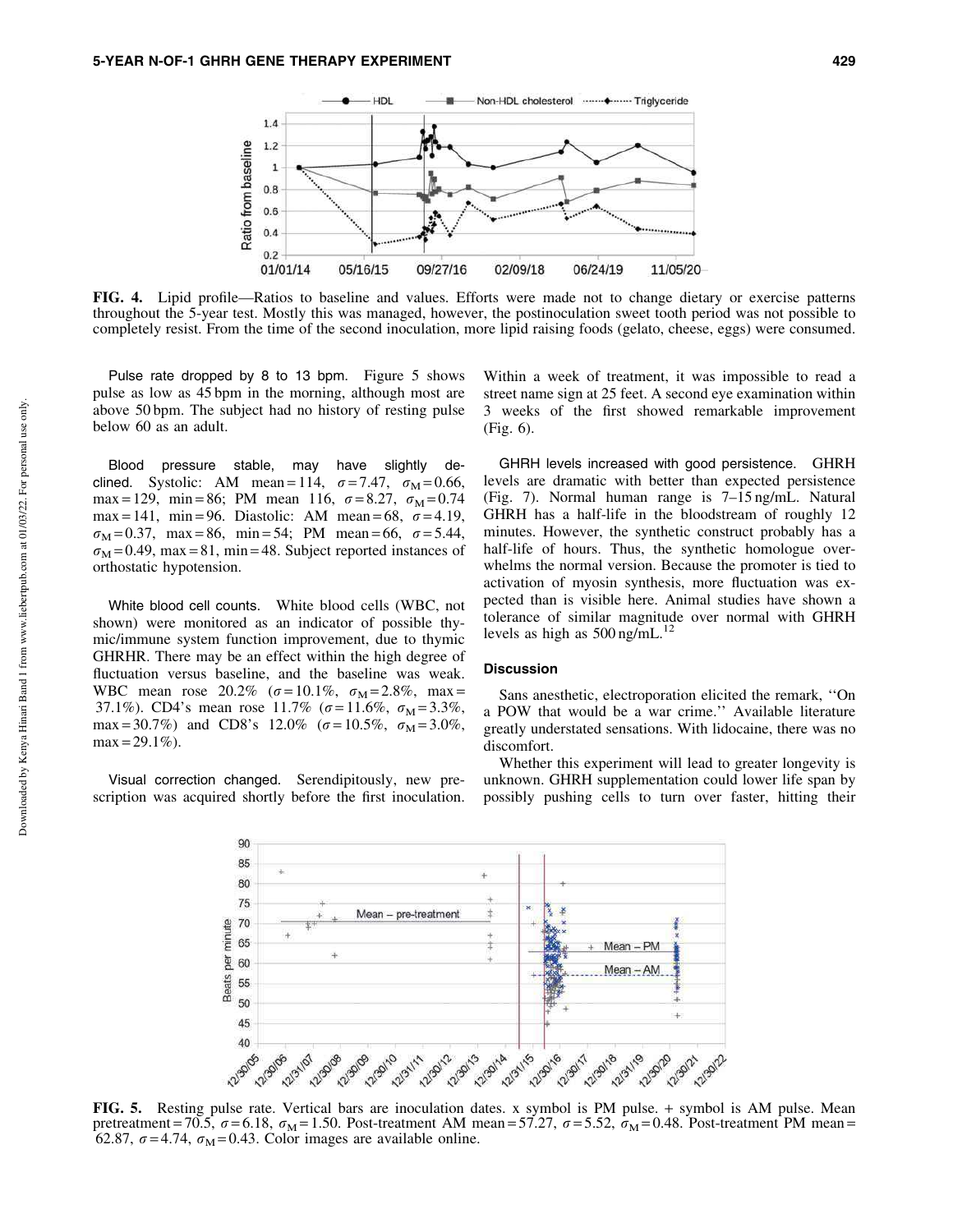

FIG. 6. Eyesight correction—Subject is nearsighted. Spherical (Sph) correction is the nearsighted or farsighted correction for the whole lens of the eye. A correction of zero is 20/20 vision. Cylindrical (Cyl) correction is for astigmatism and has an angle. Astigmatism angle differences (not shown) were within the range of measurement error.

Hayflick limit faster. The jury is out on this, and likely to remain so for this subject, who is unlikely to refrain from further experiments.

Blood draws became problematic due to the number of vials (7) per draw and frequency. Phlebotomists held needles in their hands while switching between the seven vials required, and were unable to avoid significant vein damage. Butterfly needles (supplying the kit) were more tolerable. However, using butterfly needles, if the vials were not switched quickly enough, the line stopped flowing.

Telomere results at the end of the study period were completely normal, unlike PhenoAge or epigenetic age. This suggests that an increase in maximum life span is unlikely, and compression of aging symptoms toward end of life is likely, as seen with senolytics. The epigenetic age change is relatively minor, a 6-year difference. However, the Horvath PhenoAge measure gave startling results.

The subject was already an outlier on the Horvath Phe $noAge<sup>18</sup> scale, and there was discussion with the author of$ the PhenoAge article culminating in errata in the published



FIG. 7. GHRH levels ng/mL. Normal range (dashed lines) is 7 to 15 ng/mL. Vertical red bars are treatment dates. Mean of GHRH readings after second inoculation, 195 ( $\sigma$  = 143,  $\sigma_M$  = 34) is shown as gray line. The error bars show  $\sigma_M$  = 34 for the second set of readings on a log scale. GHRH, growth hormone releasing hormone. Color images are available online.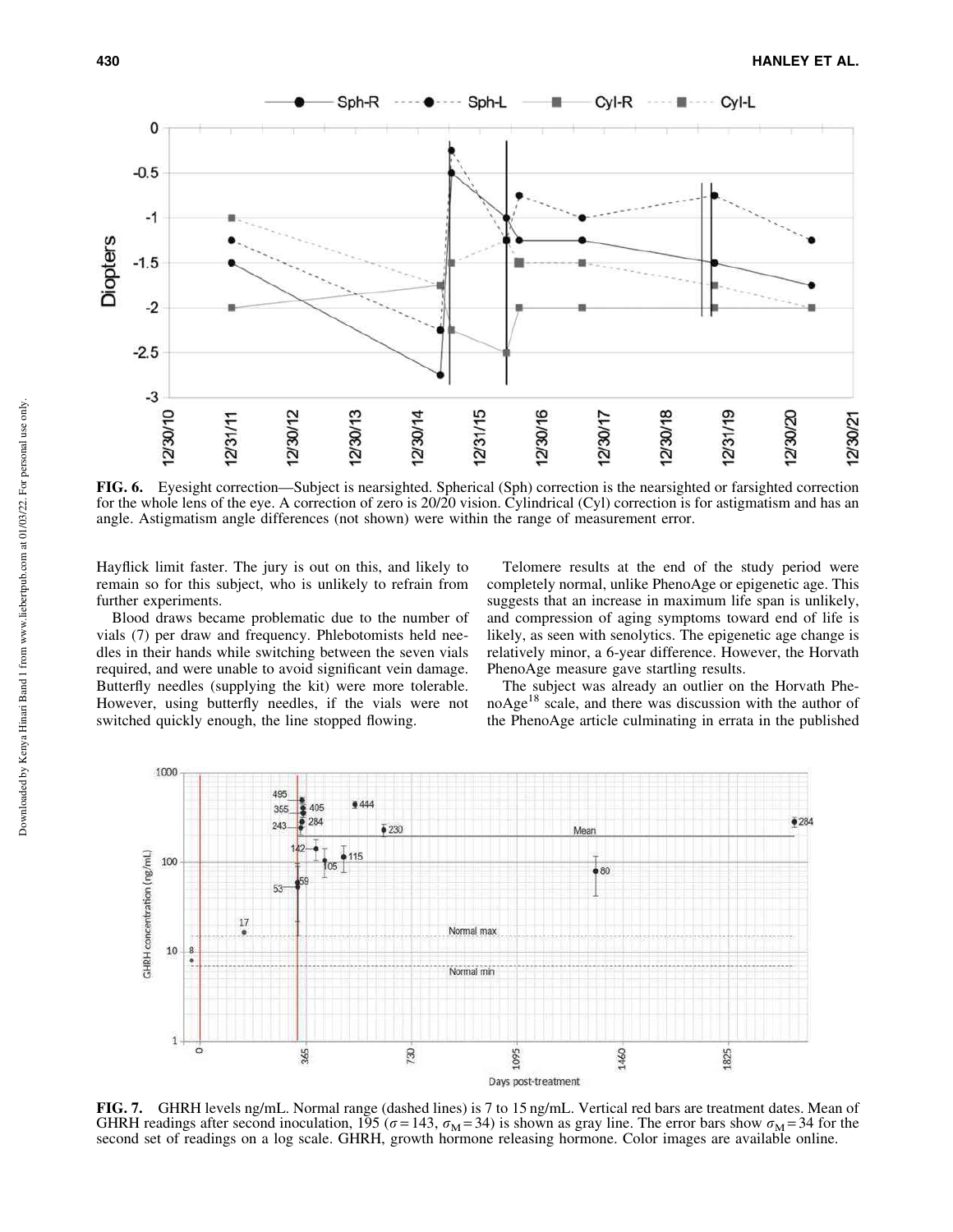|                                 |                                         |                                  |                      |                                                |                                                              |                        | З,<br>TABLE 1. EVENTS: FOUR GRADE 0, TWO FAVORABLE/TWO NEUTRAL; ELEVEN GRADE 1, MILD; SEVEN GRADE 2, MODERATE; THREE GRADE<br>DISABLING FOR MORE THAN A DAY |
|---------------------------------|-----------------------------------------|----------------------------------|----------------------|------------------------------------------------|--------------------------------------------------------------|------------------------|-------------------------------------------------------------------------------------------------------------------------------------------------------------|
| Event                           | Grade                                   | Category                         | Type                 | Description                                    | Start                                                        | Days                   | Comment                                                                                                                                                     |
|                                 | $\sim$                                  | Adverse                          | Related              | Electrical activation                          |                                                              |                        |                                                                                                                                                             |
|                                 |                                         | Adverse                          | Related              | Discomfort                                     |                                                              |                        | Muscle fibers triggered. Large movement. High discomfort.<br>Tender/sore injection sites. "Hit with a hammer."                                              |
| $ \alpha$ $\alpha$ $+$ $\alpha$ |                                         | Neutral                          | Related              | Sleepiness                                     | July 5, 2015<br>July 6, 2015<br>July 6, 2015<br>July 7, 2015 | $\circ$ nnoo           | Fell asleep quite a few times. Needed 10+ hours per day                                                                                                     |
|                                 |                                         | Favorable                        | Possible             | Right ankle no pain                            |                                                              |                        | Chronic right ankle joint pain was gone.                                                                                                                    |
|                                 |                                         | Adverse                          | Related              | Twitching and                                  | July 10, 2015                                                |                        | Woke up from nightmares about electroshock with both sites twitching                                                                                        |
|                                 |                                         |                                  |                      | nightmares                                     |                                                              |                        |                                                                                                                                                             |
|                                 |                                         | Adverse                          | Related<br>Related   | Euphoria<br>Fell over                          | July 11, 2015<br>July 11, 2015                               |                        | Fell over cycling due to feeling so euphoric.                                                                                                               |
| $\circ$ $\sim$ $\circ$          |                                         | Favorable<br>Adverse             | Related              | Better with exercise                           | July 14, 15                                                  | $\circ\circ\circ\circ$ | First mention of exercise-related good feeling increase.<br>Sometimes blissfully disinterested in anything.                                                 |
|                                 |                                         | Favorable                        | Related              | Old inflammation<br>resolving                  | August 29,<br>2015                                           |                        | Could sleep on my side for first time in years. Sore joint areas resolving.                                                                                 |
| $\overline{10}$                 | $\mathcal{L}$                           | Adverse                          | Possible             | Right shoulder pop                             | December 29,<br>2015                                         | $\frac{48}{5}$         | Popped shoulder. Dislocated and snapped back.                                                                                                               |
|                                 | $\mathbf{\sim}$                         | Adverse                          | Related              | Blood draw trauma                              |                                                              |                        | Too many blood draws, veins torn up both arms.                                                                                                              |
| $\mathcal{L}_{\mathcal{L}}$     |                                         | Adverse                          | Related              |                                                | June 7, 2016<br>June 9, 2016                                 | $\overline{C}$         |                                                                                                                                                             |
| 13                              |                                         | Adverse                          | Possible             | Polyuria/hyponatremia<br>Highly emotional      | June 10, 2016                                                |                        | Highly emotional about things, and higher intensity to sights and sounds.<br>Polyuria/hyponatremia cured by salt. Overexercised in high temperature         |
| $\overline{1}$                  | $\mathcal{Q} = \mathcal{Q} \mathcal{Q}$ | Adverse                          | Possible             | Arthralgia                                     |                                                              |                        | All over joint discomfort.                                                                                                                                  |
| $\frac{5}{16}$                  |                                         | Adverse                          | Related              | Nightmares                                     |                                                              | 15 <sub>28</sub>       | Nightmares and intense dreams until resolution: I am a different person.                                                                                    |
|                                 |                                         | Adverse                          | Related              | Identity/acceptance<br>crisis                  | July 9, 2016<br>July 9, 2016<br>July 10, 2016                | 105                    | Feeling so different that I worry about losing who I am                                                                                                     |
| □                               |                                         |                                  |                      |                                                |                                                              |                        |                                                                                                                                                             |
| 18                              |                                         | Adverse<br>Adverse               | Possible<br>Possible | PVC while cycling<br>PVC while hiking          | July 16, 2016<br>July 18, 2016                               | $\circ$<br>$\circ$     | Strong PVC while cycling at high effort (talked with doctor).<br>Strong PVC while hiking (talked with doctor).                                              |
| 19                              | $\mathbf{\Omega}$                       | Adverse                          | Possible             | Back muscle pull                               | August 10,<br>2016                                           | 22                     | Pulled muscle in my back at old injury site. Magnetic resonance imaging showed no<br>disc/connective injury.                                                |
| $\Omega$                        | $\epsilon$                              | Adverse                          | Possible             | $\overline{\mathrm{m}}$<br>L3/L4 disc protrusi | January 15, $2017$                                           | 89                     | Mind-breaking pain. New disc herniation. Carried full refrigerator 2 days before                                                                            |
|                                 | ω.                                      | Adverse                          | Possible             | Left shoulder                                  |                                                              |                        | Partial tear of muscle attachment.                                                                                                                          |
| ភ្ល                             |                                         | Favorable                        | Possible             | Right knee old scar<br>came off                | July 12, 2017<br>May 6, 2018                                 | 25                     | Lump of collagen scar detached under the skin. Absorbed in 30 days.                                                                                         |
| 23                              | 0                                       | Favorable                        | Unrelated            | Dasitinib+Quercetin<br>First                   | July 25, 2019                                                | 5                      | Senolytic course.                                                                                                                                           |
| $\overline{c}$                  | $\circ$                                 | Favorable                        | Unrelated            | Dasitinib+Ouercetin<br>First                   | September 20,<br>2019                                        | 5                      | Senolytic course                                                                                                                                            |
| 25                              | $\mathcal{L}$                           | Adverse                          | Unrelated            | Cycling accident                               | September 27,<br>2019                                        | $\circ$                | Cycling accident at over 20 Mph. Hit very hard. Mild concussion. Treated with<br>montelukast.                                                               |
|                                 |                                         | PVC, preventricular contraction. |                      |                                                |                                                              |                        |                                                                                                                                                             |

Downloaded by Kenya Hinari Band 1 from www.liebertpub.com at 01/03/22. For personal use only. Downloaded by Kenya Hinari Band 1 from www.liebertpub.com at 01/03/22. For personal use only.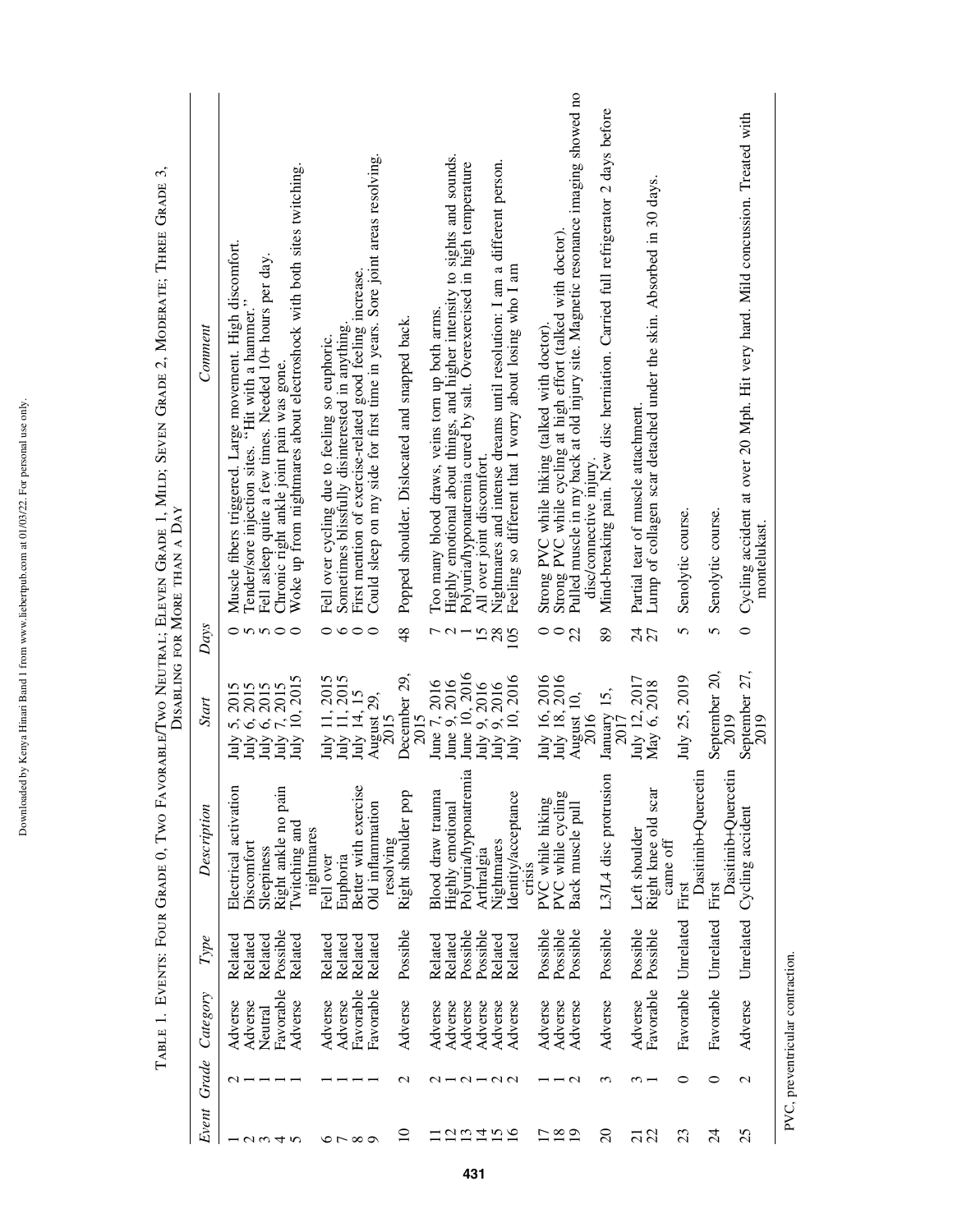equation. The corrected Horvath equation put the subject's baseline PhenoAge at 26.91 years, final PhenoAge of 12.99 years, and mean post-treatment PhenoAge of 15.03. For this reason, PhenoAge was used as a scaling factor rather than directly.

## Authors' Contributions

G.C. provided testing of GHRH, critique, and discussion. K.B. was the attending physician and provided monitoring and comments. B.P.H. was the primary author and initiated, designed, and directed the project.

# Author Disclosure Statement

The first author conceived this gene therapy as a potential product that would be part of an HIV/AIDS rescue system and a possible health span product; the second and third authors have no competing interests.

## Funding Information

No funding was received for this article.

## **References**

- 1. Ceda GP, Davis RG, Rosenfeld RG, Hoffman AR. The growth hormone (GH)-releasing hormone (GHRH)-GHsomatomedin axis: Evidence for rapid inhibition of GHRHelicited GH release by insulin-like growth factors I and II. Endocrinology 1987;120:1658–1662.
- 2. Lamberts SW, den Holder F, Hofland LJ. The interrelationship between the effects of insulin-like growth factor I and somatostatin on growth hormone secretion by normal rat pituitary cells: The role of glucocorticoids. Endocrinology 1989;124:905–911.
- 3. Mazziotti G, Giustina A. Glucocorticoids and the regulation of growth hormone secretion. Nat Rev Endocrinol 2013;9:265–276.
- 4. Barabutis N, Schally AV. Growth hormone-releasing hormone: Extrapituitary effects in physiology and pathology. Cell Cycle 2010;9:4110–4116.
- 5. Guarcello V, Weigent DA, Blalock JE. Growth hormone releasing hormone receptors on thymocytes and splenocytes from rats. Cell Immunol 1991;136:291–302.
- 6. Kanashiro-Takeuchi RM, Tziomalos K, Takeuchi LM, et al. Cardioprotective effects of growth hormone-releasing hormone agonist after myocardial infarction. Proc Natl Acad Sci U S A 2010;107:2604–2609.
- 7. Gesmundo I, Miragoli M, Carullo P, et al. Growth hormone-releasing hormone attenuates cardiac hypertrophy and improves heart function in pressure overload-induced heart failure. Proc Natl Acad Sci U S A 2017;114:12033– 12038.
- 8. Baker LD, Barsness SM, Borson S, et al. Effects of growth hormone–releasing hormone on cognitive function in adults with mild cognitive impairment and healthy older adults: Results of a controlled trial. Arch Neurol 2012;69:1420–1429.
- 9. Vitiello MV, Moe KE, Merriam GR, Mazzoni G, Buchner DH, Schwartz RS. Growth hormone releasing hormone improves the cognition of healthy older adults. Neurobiol Aging 2006;27:318–323.
- 10. Draghia-Akli R, Cummings KK, Khan AS, Brown PA, Carpenter RH. Effects of plasmid-mediated growth hormone releasing hormone supplementation in young, healthy Beagle dogs. J Anim Sci 2003;81:2301–2310.
- 11. Draghia-Akli R, Fiorotto ML, Hill LA, Malone PB, Deaver DR, Schwartz RJ. Myogenic expression of an injectable protease-resistant growth hormone-releasing hormone augments long-term growth in pigs. Nat Biotechnol 1999; 17:1179–1183.
- 12. Draghia-Akli R. Personal communication. 2012.
- 13. Hanley BP, Bains W, Church G. Review of scientific selfexperimentation: ethics history, regulation, scenarios, and views among ethics committees and prominent scientists. Rejuvenation Res 2019;22:31–42.
- 14. Travison TG, Vesper HW, Orwoll E, et al. Harmonized reference ranges for circulating testosterone levels in men of four cohort studies in the United States and Europe. J Clin Endocrinol Metab 2017;102:1161–1173.
- 15. Feldman HA, Longcope C, Derby CA, et al. Age trends in the level of serum testosterone and other hormones in middle-aged men: Longitudinal results from the Massachusetts male aging study. J Clin Endocrinol Metab 2002; 87:589–598.
- 16. Chanson P, Arnoux A, Mavromati M, et al. Reference values for IGF-I serum concentrations: Comparison of six immunoassays. J Clin Endocrinol Metab 2016;101:3450–3458.
- 17. Fernandez ML, Webb D. The LDL to HDL cholesterol ratio as a valuable tool to evaluate coronary heart disease risk. J Am Coll Nutr 2008;27:1–5.
- 18. Levine ME, Lu AT, Quach A, et al. An epigenetic biomarker of aging for lifespan and healthspan. Aging 2018; 10:573–591.

Address correspondence to: *Brian Hanley Butterfly Sciences PO Box 2363 Davis, CA 95616 USA*

*E-mail:* brian.paul.hanley@gmail.com

*Received: June 19, 2021 Accepted: November 18, 2021*